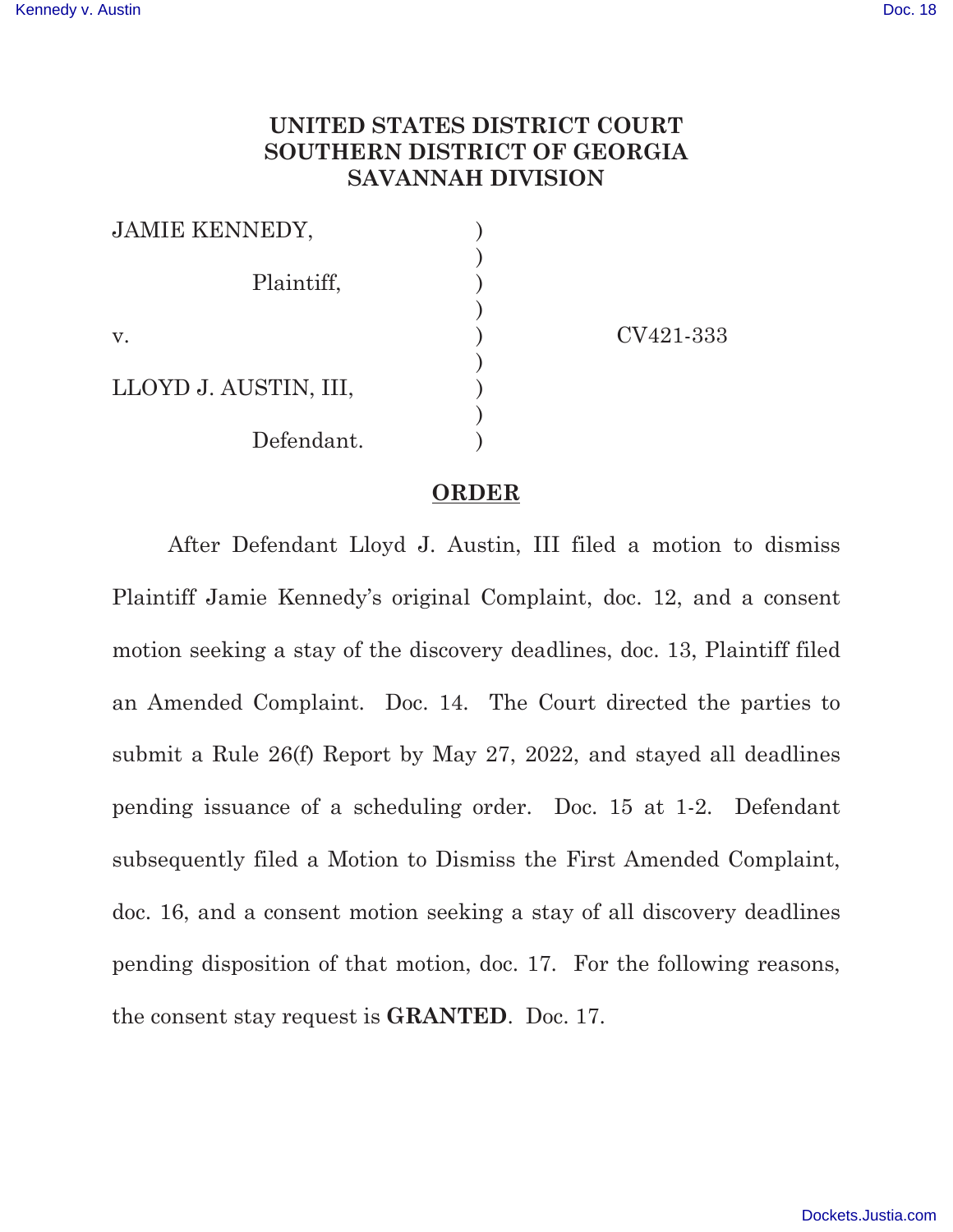A court has "broad discretion" in determining whether to grant a stay of discovery. *Rivas v. The Bank of New York Mellon*, 676 F. App'x 926, 932 (11th Cir. 2017). The Eleventh Circuit has recognized that it is appropriate for the Court dispose of "[f]acial challenges to the legal sufficiency of a claim or defense, such as a motion to dismiss based on failure to state a claim for relief," before the parties engage in costly and potentially unnecessary discovery. *Chudasama v. Mazda Motor Corp.*, 123 F.3d 1353, 1367-68 (11th Cir. 1997).

When "deciding whether to stay discovery pending resolution of a pending motion, the Court inevitably must balance the harm produced by a delay in discovery against the possibility that the motion will be granted and entirely eliminate the need for such discovery." *SP Frederica, LLC v. Glynn Cnty.*, 2015 WL 5242830, at \*2 (S.D. Ga. Sept. 8, 2015) (internal quotation marks omitted) (quoting *Feldman v. Flood*, 176 F.R.D. 651, 652 (M.D. Fla. 1997)). In evaluating stays of discovery pending resolution of dispositive motions, "a court must take a 'preliminary peek' . . . to assess the likelihood that the motion will be granted." *Taylor v. Jackson*, 2017 WL 71654, at \*1 n.2 (S.D. Ga. Jan. 6, 2017) (quoting *Sams v. GA West Gate, LLC*, 2016 WL 3339764, at \*6 (S.D.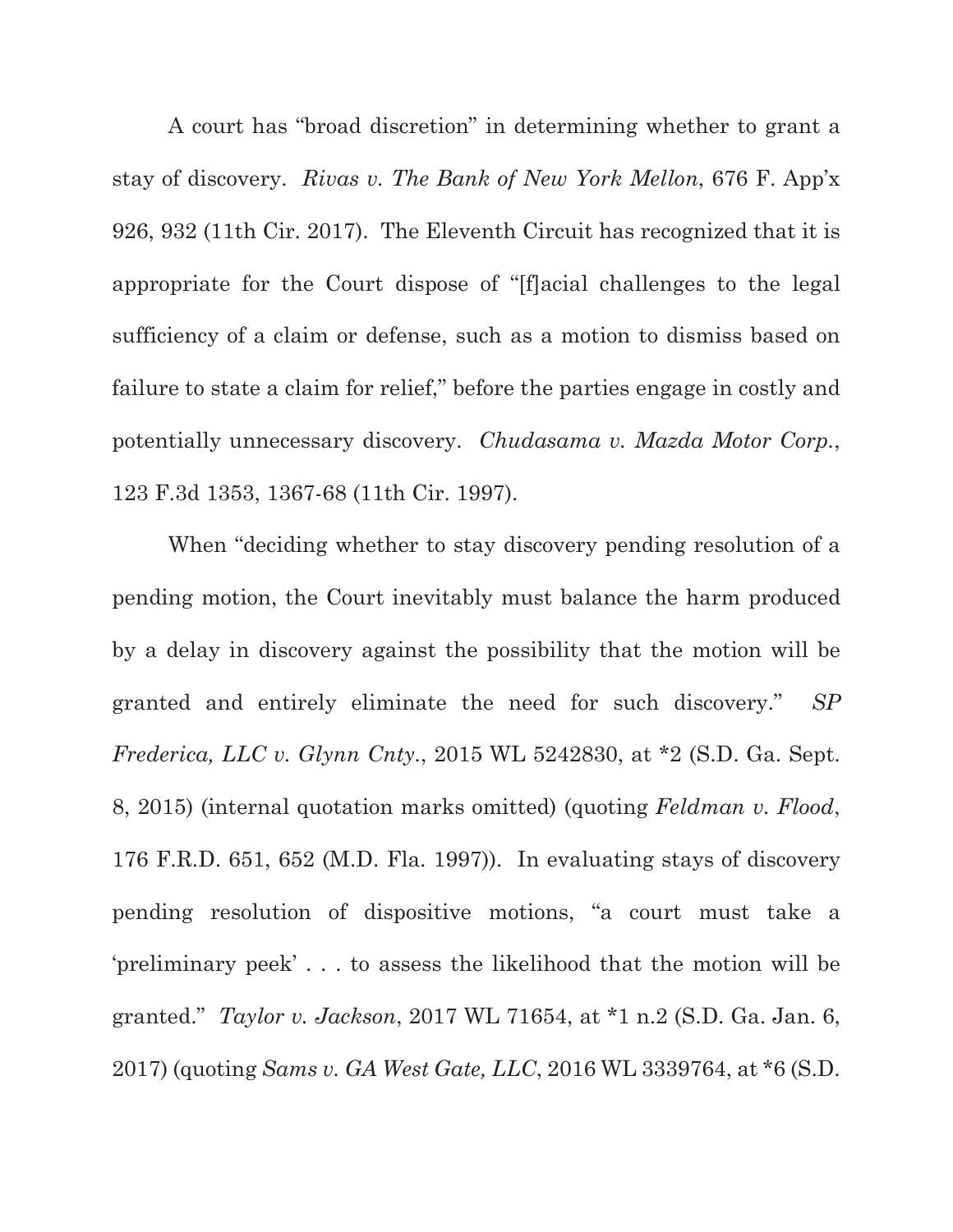Ga. June 10, 2016)). "[A] stay should be granted only where the motion to dismiss appears, upon preliminary review, to be clearly meritorious and truly case dispositive." *Sams*, 2016 WL 3339764 at \*6. "[A] request to stay discovery pending a resolution of a motion is rarely appropriate unless resolution of the motion will dispose of the entire case." *CSX Transp., Inc. v. United States*, 2014 WL 11429178, at \*1 (S.D. Ga. May 30, 2014) (citing *Feldman*, 176 F.R.D. at 652).

 Plaintiff consents to the stay request, *see* doc. 17 at 1, and she does not indicate that she would be prejudiced by a stay. And, upon preliminary review, the Motion to Dismiss does not appear to be meritless. *See* doc. 16; *see also Arriaga-Zacarias v. Lewis Taylor Farms, Inc.*, 2008 WL 4544470, at \*2 (M.D. Ga. Oct. 10, 2008) (granting a stay of discovery deadlines when a motion to dismiss is not "meritless on its face"). Additionally, a ruling on the motion to dismiss would be casedispositive. *See* doc. 16. On balance, then, a stay is appropriate.

 Defendant's Consent Motion to Stay Discovery is **GRANTED**, doc. 17, and all deadlines in this case are **STAYED** pending disposition of the Motion to Dismiss, doc. 16. Upon the District Judge's disposition of the Motion to Dismiss, the Clerk is **DIRECTED** to lift the stay. If the case